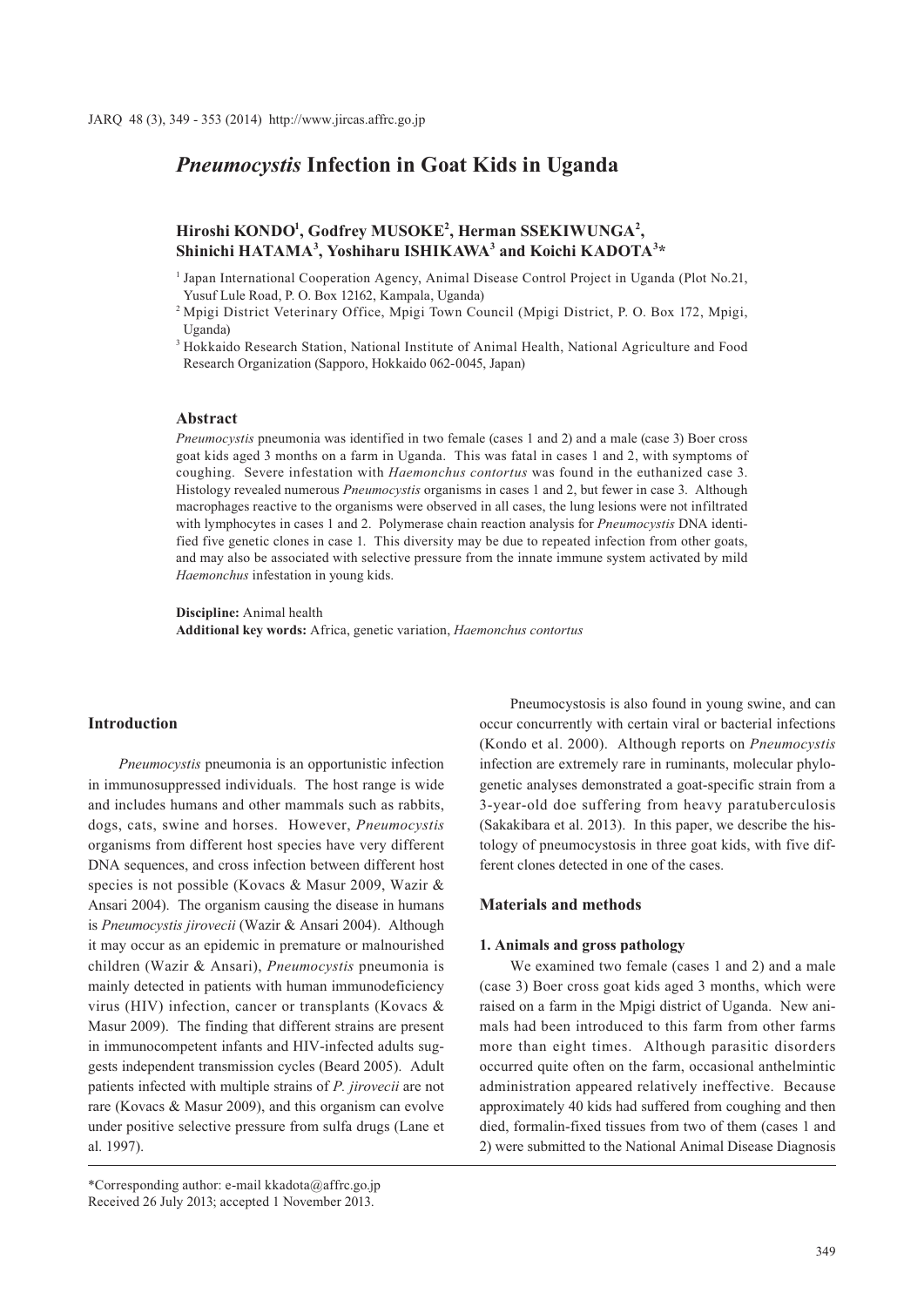#### H. Kondo et al.

Center. To ascertain the cause of death, another kid with anemia and slight nasal discharge (case 3) was euthanized and necropsied. Numerous *Haemonchus contortus* were detected in the abomasum of this animal, while the lungs were pale pink and slightly edematous.

### **2. Histological and immunohistochemical examinations**

Formalin-fixed tissue samples were embedded in paraffin, sectioned at 4 μm, and stained with hematoxylin and eosin (HE) and Giemsa. Selected sections were dewaxed and labeled by the streptavidin-biotin-peroxidase complex (SAB) method. The primary reagents employed were mouse monoclonal antibodies to *Pneumocystis* (1:20; product number 0921, ViroStat, Portland, ME, USA) and CD68 (1:50; Dako A/S, Glostrup, Denmark), and rabbit polyclonal antibodies to CD3 (1:50; Dako A/S) and CD20 (prediluted; Spring Bioscience, Pleasanton, CA, USA). Subsequent procedures were carried out using an immunoperoxidase labeling system (Nichirei, Tokyo, Japan). After visualization with diaminobenzidine (DAB) in the presence of nickel and cobalt ions (Adams 1981), some sections stained for *Pneumocystis* antigen were successively treated for CD68 staining, whereupon the positive sites were visualized with DAB.

### **3. Polymerase chain reaction (PCR) assay**

Total DNA was extracted from paraffin-embedded lung sections via deparaffinization by xylene, proteinase K digestion and phenol-chloroform-isoamyl alcohol extraction. Standard *Pneumocystis* primers for the 5' end of the large subunit of the mitochondrial ribosomal RNA gene (mtLSU rRNA; primers pAZ102-E and pAZ102-H) and ExTaq DNA polymerase (Takara, Tokyo, Japan) were used for the analyses (Wakefield et al. 1997). The amplicons were separated by 2.0% agarose gel electrophoresis, purified using QIAquick Gel Extraction Kits (Qiagen, Hilden, Germany) and ligated into pCR2.1-TOPO vectors, followed by transformation into One Shot TOP10 competent cells (TOPO TA Cloning; Invitrogen, Carlsbad, CA, USA). The bacteria were selectively grown on Luria Broth agar plates containing 50μg/ml kanamycin, and several clones were selected. The plasmids were extracted from the bacterial clones using QIAprep Spin Miniprep Kits (Qiagen), and their inserts were sequenced with M13 universal primers using a BigDye Terminator v3.1 Cycle Sequencing Kit (Applied Biosystems, Foster City, CA, USA) and ABI 3130 Genetic Analyzer (Applied Biosystems). Similarity searches were performed using BLAST (http://blast.ddbj.nig. ac. jp/ top-j.html) and FASTA (http://fasta.genome.jp) of the National Center for Biotechnology Information.

# **Results**

### **1. Histological findings**

In cases 1 and 2, there were many masses of foamy eosinophilic material comprising cysts with spores within alveolar and bronchiolar spaces (Fig. 1). The cysts stained positively with anti-*Pneumocystis* antibody (Figs. 2, 3), while the alveolar septa were thickened with inflammatory cells, consisting mainly of CD68-positive macrophages, with few CD3- or CD20-positive cells present (Fig. 4). Although macrophages were similarly observed in case 3, fungi were far less numerous. CD3-positive cells were present in abundance in the septa (Fig. 5), as were CD20-positive cells in peribronchial areas. Intra-alveolar macrophages adherent to fungal colonies (Fig. 6) or phagocytosing some cysts (Fig. 7) were detected in all cases, and intra-vascular neutrophilia was marked in the lungs and other organs examined.

# **2. PCR analysis findings**

*Pneumocystis*-specific DNA in the mtLSU rRNA region (363-365 base pairs) could be amplified from the lung tissue sample of case 1. The other two cases were negative by PCR, presumably due to the prolonged formalin fixation time. Nucleotide sequencing of the amplified DNA was accomplished by the cloning and sequencing method, and five different sequences (clones #1-5) were determined. Pair-wise comparisons showed a 0.6-8.0% (average 6.3%) sequence divergence among the five clones (Table 1). Relative to other host species, there was an 8.5-11.7% (average 9.9%) sequence divergence from the *Pneumocystis* from *Capra hircus*, 9.4-12.8% (average 11.0%) divergence from *Sus scrofa domesticus*, 13.7-16.2% (average 15.0%) divergence from *Oryctolagus cunicullus*, 14.4-17.3% (average 15.8%) divergence from *Saguinus midas*, and 17.3- 19.9% (average 19.0%) divergence from *P. jirovecii* from *Homo sapiens* (Table 1). These results indicate that the *Pneumocystis* species isolated in this study are most closely related to the *Pneumocystis* from a goat in Japan and most distantly related to the *P. jirovecii* from humans.

# **Discussion**

There is substantial evidence that many human patients with *Pneumocystis* pneumonia are infected with multiple strains of human *Pneumocystis* (Nahimana et al. 2000). Multiple episodes of *Pneumocystis* pneumonia are only common among patients with HIV, and are sometimes due to reinfection rather than relapse (Kovacs & Masur 2009). In the current study, multiple genetic clones were detected in one of three goat kids. Considering the environment of the farm in which many goats graze and new animals have been introduced from other farms multiple times, this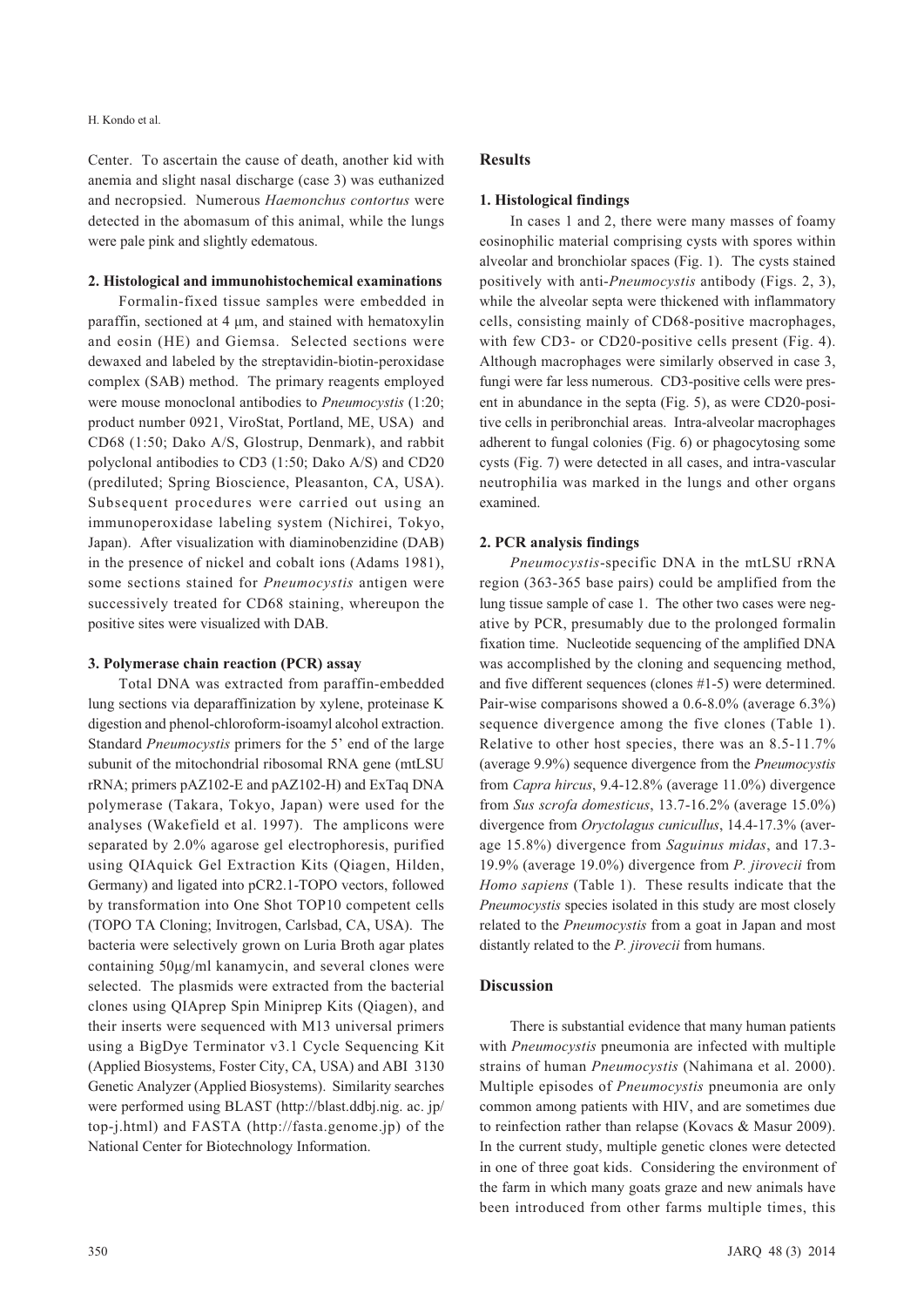#### *Pneumocystis* Infection in Goat Kids in Uganda



### **Fig. 1. Case 1**

Because of thickening of alveolar septa, the alveolar spaces are narrowed and filled with foamy material. Giemsa. Bar = 5 μm.



### **Fig. 3. Case 1**

*Pneumocystis* antigen-positive organisms are observed on the surface of bronchiolar epithelial cells. SAB. Bar =  $5 \mu m$ .



**Fig. 5 Case 3**

Some CD3-positive cells are present in alveolar septa. SAB. Bar =  $20 \mu m$ .



**Fig. 7 Case 3**

*Pneumocystis* antigen is visible as dark dots (arrows) in the cytoplasm of CD68-positive macrophages. SAB. Bar = 5 μm.



### **Fig. 2. Case 1**

As in Fig. 1, intra-alveolar foamy material positive for *Pneumocystis* antigen is visible. SAB. Bar =  $5 \mu m$ .



### **Fig. 4. Case 1**

CD3-positive cells are almost absent in alveolar septa. SAB. Bar = 20 μm.





CD68-positive macrophages (arrows) are visible on or within *Pneumocystis* masses. SAB. Bar =  $5 \mu m$ .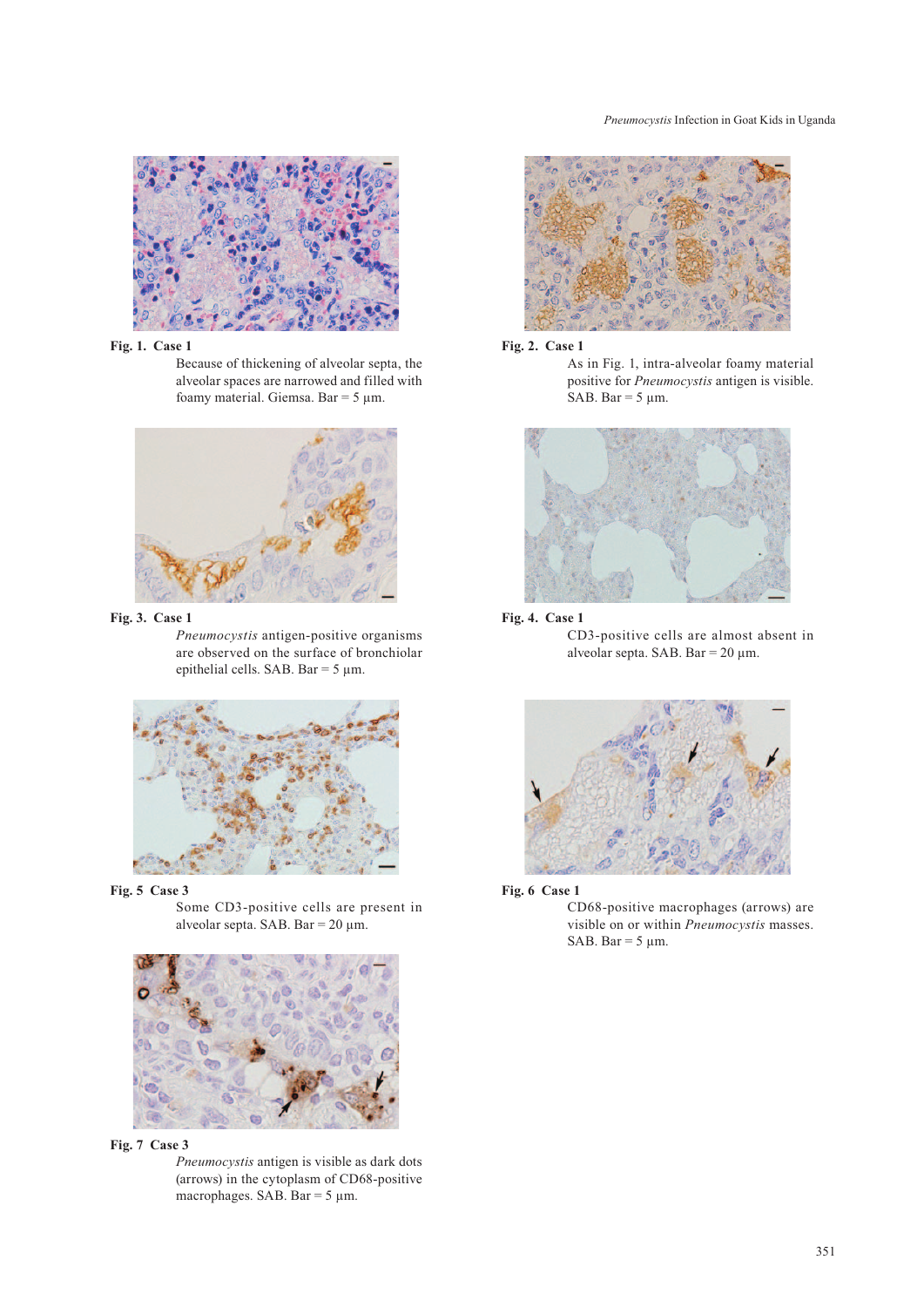#### H. Kondo et al.

| Source of rRNA                      | % divergence from |      |      |      |      |
|-------------------------------------|-------------------|------|------|------|------|
|                                     | #1                | #2   | #3   | #4   | #5   |
| $C$ lone #1                         |                   |      |      |      |      |
| Clone $#2$                          | 7.4               |      |      |      |      |
| Clone $#3$                          | 7.1               | 6.5  |      |      |      |
| Clone $#4$                          | 0.6               | 8.0  | 7.8  |      |      |
| Clone $#5$                          | 6.8               | 5.9  | 5.6  | 7.4  |      |
| Goat ( <i>Capra hircus</i> )        | 8.5               | 11.7 | 9.9  | 9.2  | 10.4 |
| Pig (Sus scrofa domesticus)         | 9.4               | 12.8 | 11.8 | 9.9  | 11.3 |
| Rabbit (Oryctolagus cuniculus)      | 13.7              | 16.2 | 15.7 | 14.2 | 15.2 |
| Red-handed tamarin (Saguinus midas) | 14.4              | 15.7 | 16.3 | 15.1 | 17.3 |
| Human ( <i>Homo sapiens</i> )       | 19.5              | 19.2 | 19.9 | 19.2 | 17.3 |

**Table 1. Matrix of mtLSU rRNA sequence divergence of** *Pneumocystis* **derived from various mammalian hosts** 

The DDBJ accession numbers of Pneumocystis species used in this study are as follows: AB602435 (Pneumocystis from *Capra hircus*); S42915 (from *Oryctolagus cuniculus*); AF362455 (from *Saguinus midas*); FJ357851 (*P. jirovecii* from *Homo sapiens*)

genetic diversity implies that the kid may have been repeatedly infected by other goats. In contrast, a single strain was identified in a 3-year-old goat with paratuberculosis (Sakakibara et al. 2013), which was one of nine goats raised on a farm where no other goats were present in neighboring areas (unpublished data). Activation of fungi having infected this animal soon after birth is the most likely event under such circumstances (Kovacs & Masur 2009).

Another factor may also be responsible for the genetic variability of *Pneumocystis* in the Uganda case. Sulfa drugs are associated with the evolution of *P. jirovecii* in HIVinfected adults (Beard et al. 2005, Lane et al. 1997). Since natural selection exerted by the innate immune system is thought to generate hypervirulent bacterial variants in streptococcal infections (Walker et al. 2007), it is probable that not only sulfa drugs but also host immune responses impose selective pressure on *Pneumocystis* organisms. Immunocompetent human infants (Beard et al. 2005), suckling piglets (Kondo et al. 2000) and newborn rabbits (Dei-Cas et al. 1998) are considered to serve as reservoirs for *Pneumocystis* organisms. The infection subsequently clears as the immune response matures (Beard et al. 2005), and an elevation of antibody titers to the organisms in pigs after weaning (Kondo et al. 2000) suggests the involvement of the acquired immune system. Healthy young goat kids are presumably also a reservoir, but in the present farm and surrounding areas, many goats were infested with *Haemonchus contortus*, capable of causing anemia, weakness and weight loss (Kaufmann 1996). The parasites are not usually fatal to most goats in such *Haemonchus* endemic areas. However, activation of the innate immune system caused by mild infestation in some young kids may induce alteration of host-fungal interactions, which can lead to infection with

multiple genetic clones of *Pneumocystis* in these areas.

As in the close relationship between paratuberculosis and pneumocystosis in a doe (Sakakibara et al. 2013), the opportunistic infection in the lungs can be linked to the severe haemonchosis in case 3 described here. The fact that *Pneumocystis* organisms were more abundant in the fatal cases suggests that the two kids were also infested with parasites and were anemic, malnourished, and in an immunocompromised status. This view was supported by further histological findings. *Pneumocystis* organisms were phagocytosed by macrophages, which suggests that macrophages play an important role in the host defense against *Pneumocystis* (Martin & Pasula 2000). However, their number was too small to exclude or suppress the fungi in cases 1 and 2, relative to the abundance of fungal colonies. Additionally, CD3-positive cells were sparse in lung tissues; CD4-positive helper cells are known to be important in preventing progression to pneumocystosis in HIV-infected patients (Masur et al. 1989). In contrast, numerous CD3- or CD20-positive lymphocytes were observed in case 3, and despite the small size and number of *Pneumocystis* colonies, there were similar numbers of macrophages as in cases 1 and 2. These findings suggest that immune competence was retained to some degree in case 3, while in the other kids, serious immune dysfunction suggested the existence of more severe haemonchosis.

Except for two caprine cases (McConnell et al. 1971, Sakakibara et al. 2013), there is essentially no available information on *Pneumocystis* in ruminants, which has left the impression that these animals are rarely infected with this pathogen. However, taking into account the occurrence of caprine *Pneumocystis* infection in Africa and Japan (McConnell et al. 1971, Sakakibara et al. 2013), the infec-